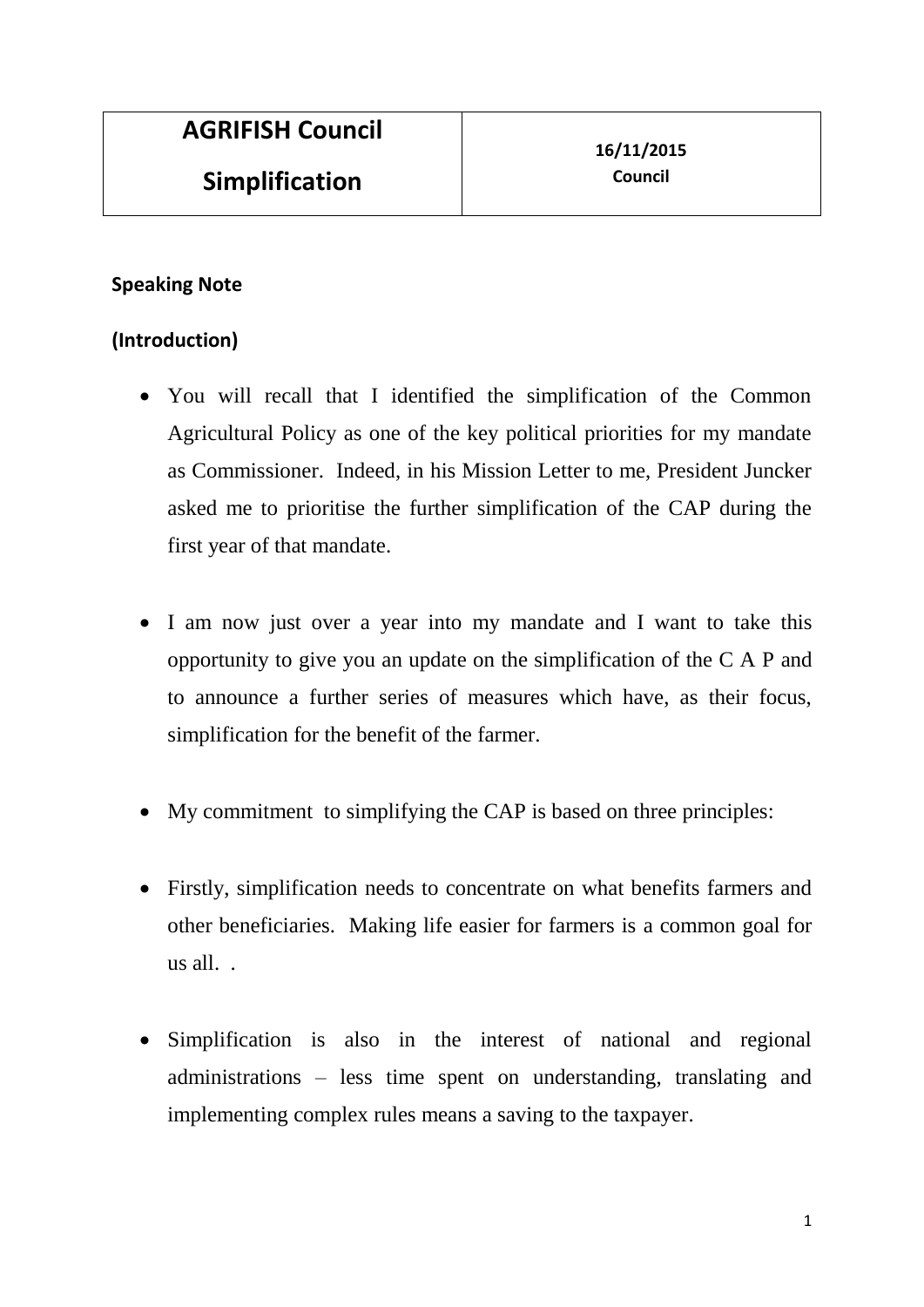Of course, a suitable balance must also be struck with the need to ensure that there is also respect the sound financial management of the CAP.

 The simplification agenda involves us all, it is a team effort and a bottomup approach – I have received many proposals from stakeholders and public representatives across the EU. I also welcome the official submissions made by you, the member states, and particularly the Council Conclusions of last May, as well as the Opinions of the Committee of the Regions and the Economic and Social Committee Simplification can only be a success if we continue to work together to make it happen. All of these contributions have helped to inform the decisions taken to date and those being announced to date.

### **(Actions to date)**

- I have always made it clear that simplification is an ongoing process there will be no big bang, but rather a series of announcements. I am committed to bringing forward changes as soon as  $I can - I see no point$ in waiting.
- So, to date, I have announced two waves of simplification measures. The first, in March of this year, saw an extension to the deadline for direct payments applications. I also gave more flexibility on the eligibility conditions for voluntary coupled support for animals.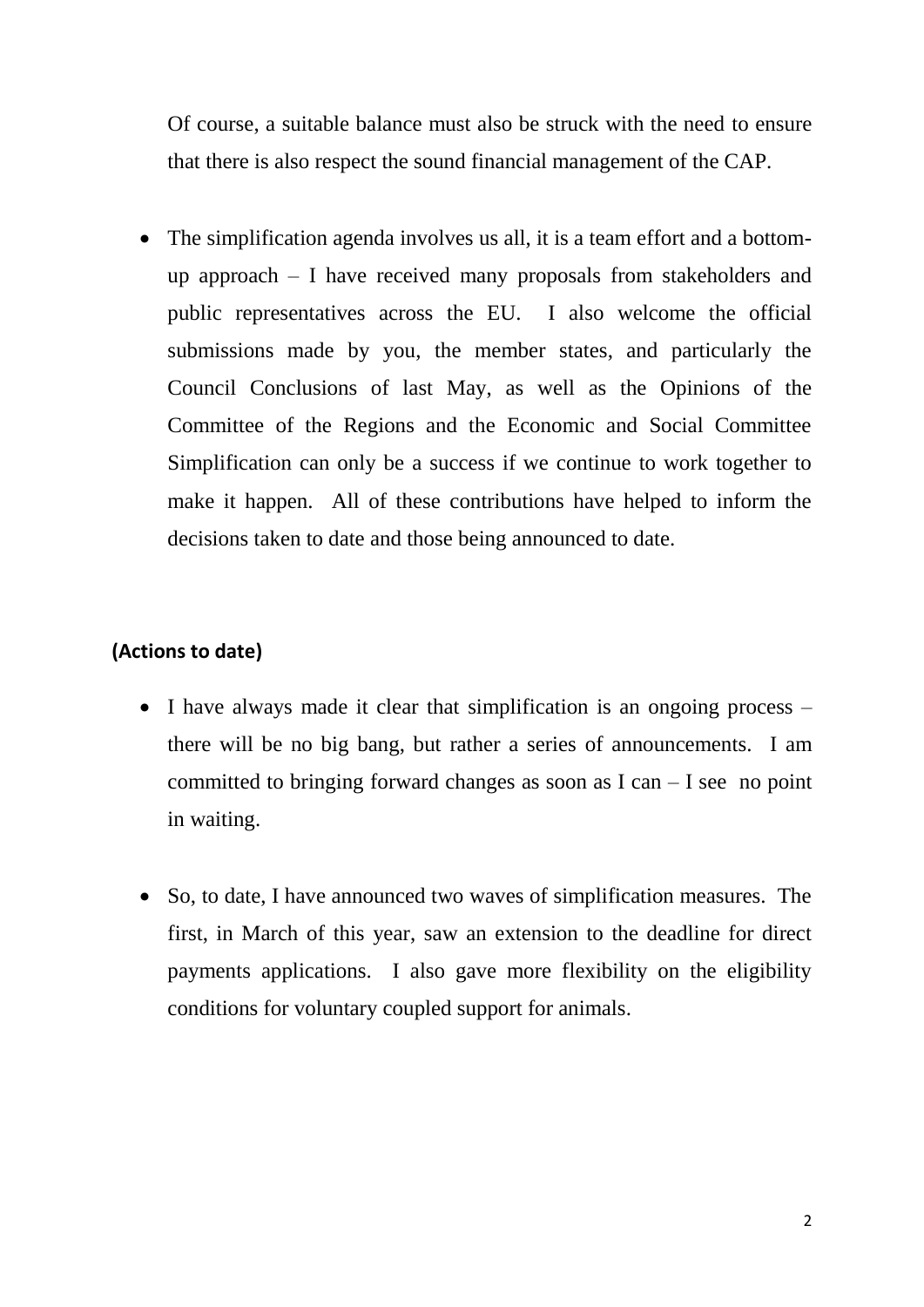In May, I announced a second wave of 6 concrete changes to the Guidelines on Direct Payments to make life easier for farmers and administrations. All of these changes are applicable in claim year 2015 and will ease the burden for farmers and national administrations alike.

## *(Actions in the pipeline)*

• During our previous discussion at Council in May, I committed to give you an update on a further wave of simplification measures in the pipeline before the end of this year. So, I am glad to be able to inform you today of some further actions.

# *(Simplifying the IACS – preliminary checks of aid applications)*

- My first announcement is one which will have a significant impact on farmers and I believe will make their lives easier. This measure provides for preventive preliminary checks as part of the aid application process. This should allow national administrations to identify problems with farmers' applications so that, even up to 35 days after the final date of submission, farmers will be allowed to make corrections without the application of any penalties.
- This measure should take away a lot of the fear and uncertainty linked to filling out forms and the ever present fear of fines and disallowances which many farmers experience. The modification of the necessary Implementing Act received a positive opinion of the Committee on Wednesday last and I expect that it will be adopted by the Commission by mid-December.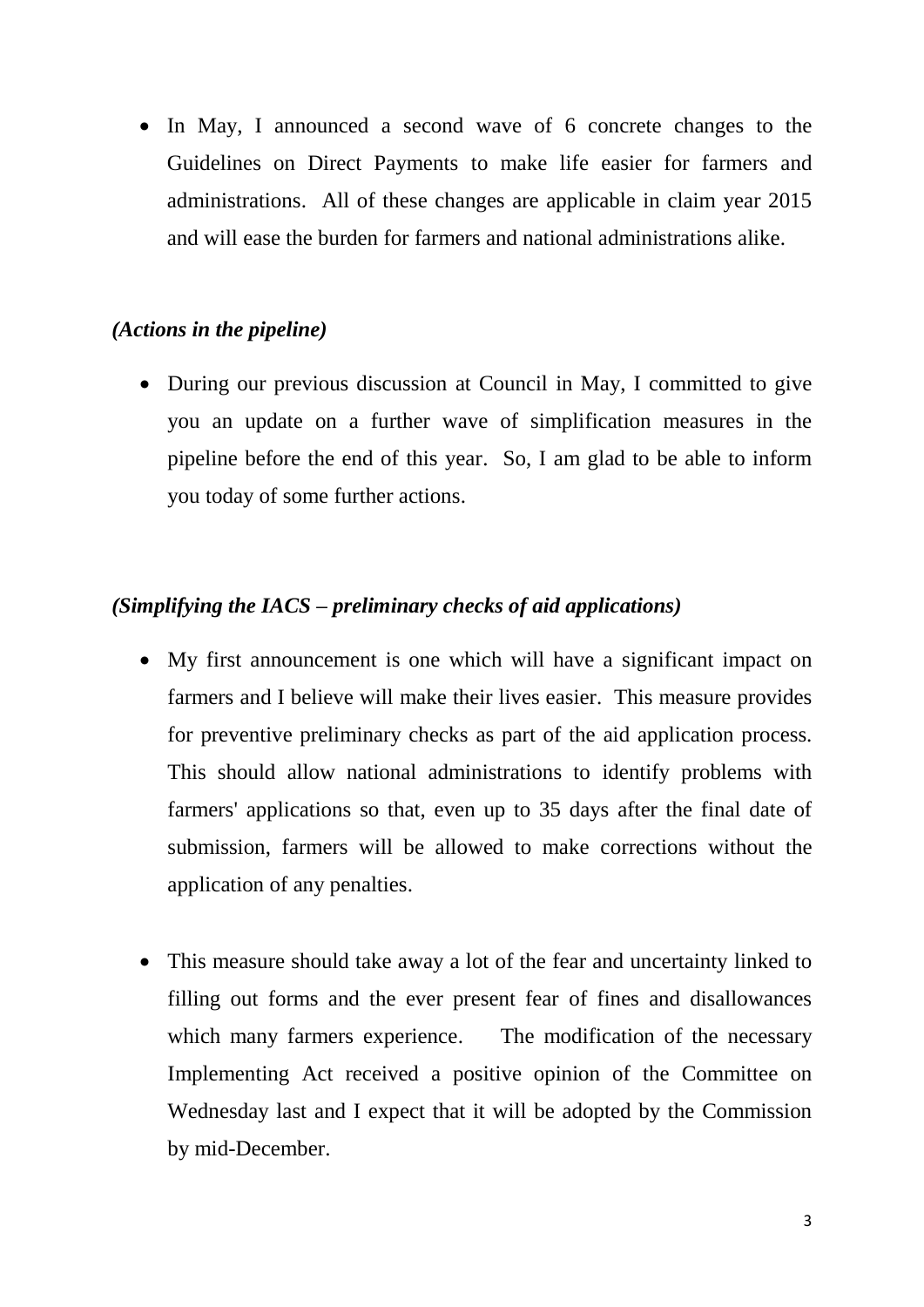- This is a significant measure which I urge member states to implement. Under the principle of subsidiarity, you are responsible for these checks, so I encourage you to take up the challenge and do it. In putting this preliminary check system in place, we have been informed by the ambitious work undertaken some member states, for example in Italy.
- **The preliminary check system is in the interests of farmers, national administrations and the sound financial management of the CAP.** By identifying errors early in the process, we should be able to reduce the risk of penalties and reductions of payments for farmers. This should likewise make life simpler for national administrations. Not least, it should contribute to the reduction of the error rate of the CAP as a whole – facilitating our common commitment to sound financial management.

#### *(Further Simplifications to IACS)*

- In addition to the introduction of the preliminary checks, I can also announce four further simplifications which I have introduced to the Implementing Act governing the IACS:
- The first one will **reduce the level of on-the-spot checks for 2016.** This will open up the possibility for more Member States to reduce such checks that is currently possible (for some schemes). This will be achieved by modifying the conditions under which on the spot checks are necessary.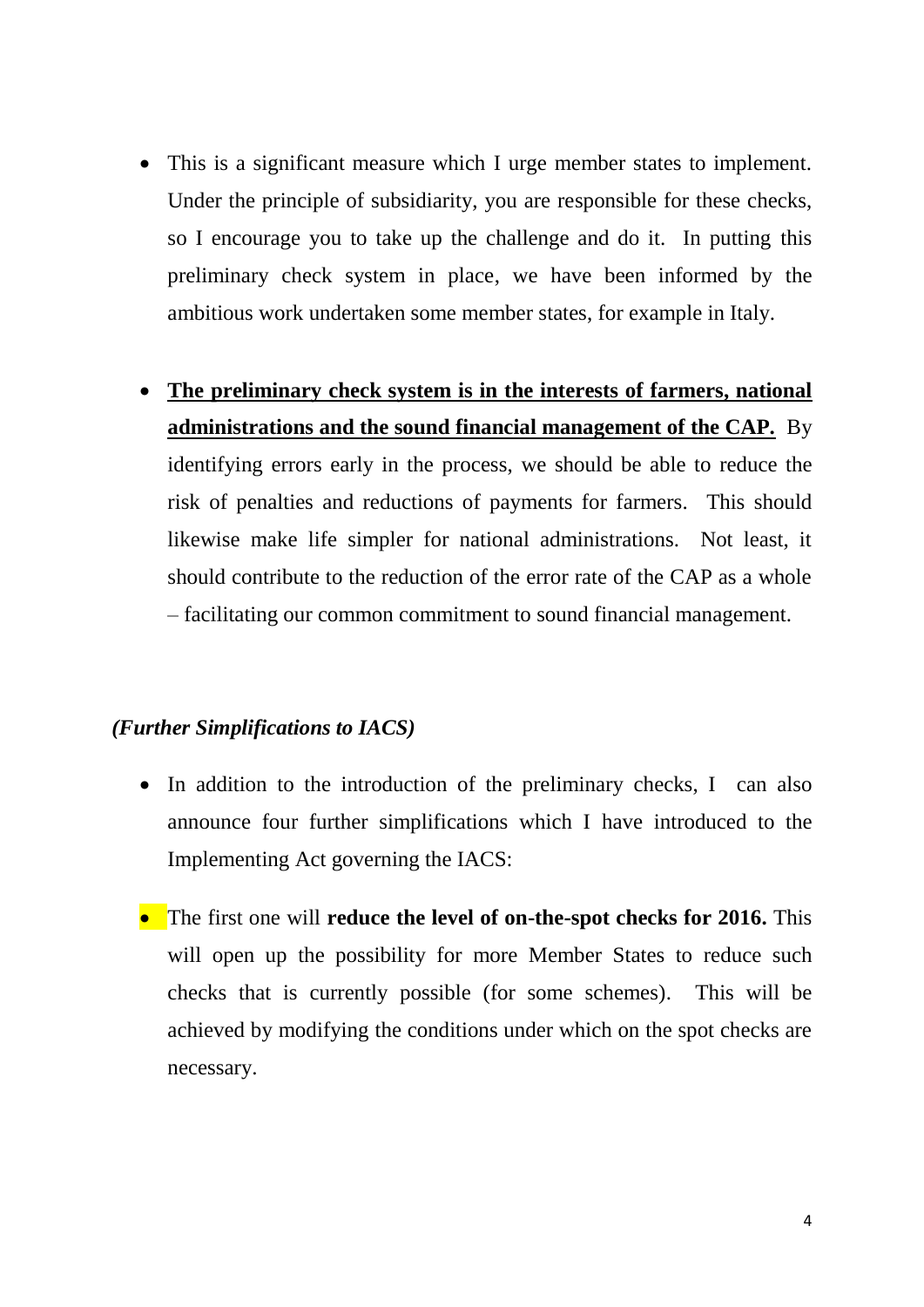- It will allow national administrations to target on-the-spot checks to where they will have greatest effect. **Where overall error rates are below 2 per cent and Member States have updated their LPIS within the last 3 years, it will be possible, for certain schemes, to reduce the on–the-spot-checks from 5 per cent to only 1 per cent of the sample size.** This measure will significantly relieve the burden on farmers and national administrations alike.
- Furthermore, the number of on-the-spot controls and checks can also be reduced by **increasing the efficiency of the selection of samples – particularly by carrying out a range of different samples during the course of a single on-the-spot-check. This responds directly to concerns of farmers, who feel they are subject to a number of unnecessary and repeat inspections over the course of the year, in situations where one inspection would serve perfectly well to gather all the relevant information.**
- I am also introducing management rules for a system of **collective claims under the second pillar**, specifically in relation to agri-environmental and climate measures. This should be combined with a system of realtime notification of activities leading towards a more result oriented agrienvironmental and climate measure. It will allow farmers to come together to deliver public goods more effectively and efficiently than they otherwise could by acting alone. This is in the interests of the farmers themselves, and of course, in the interests of our environment and climate as a whole.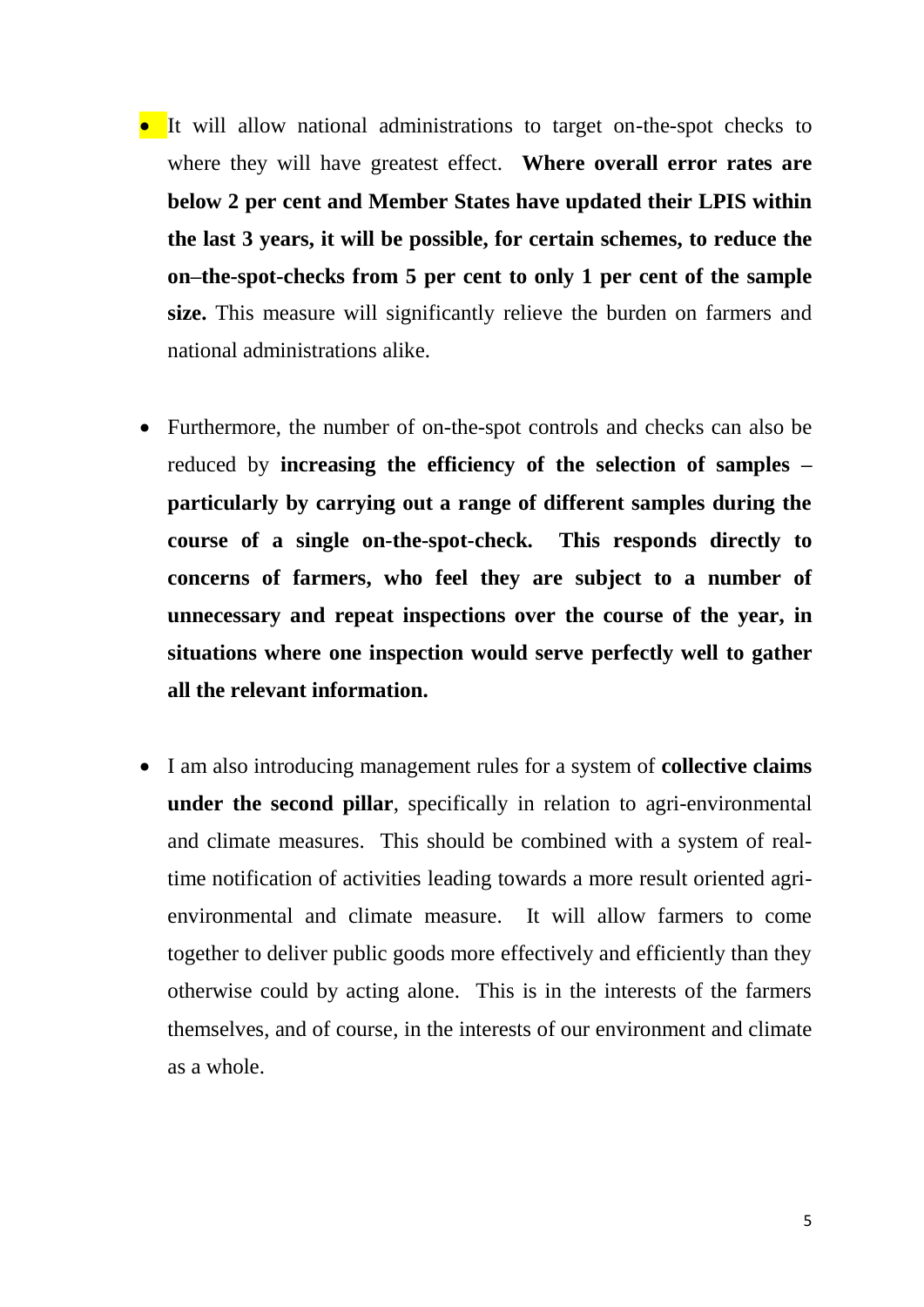- The fourth simplifying measure in this package will provide farmers with further possibilities to **modify their declaration** regarding the use of agricultural parcels for the purpose of greening. This is a practical proposal which will have a positive impact on farmers who may need to adapt their cultivation plan during the growing season.
- I am pleased to confirm that the abovementioned measures, all of which will require modifications to the Implementing Act received a positive opinion of the Committee on the  $11<sup>th</sup>$  of November last and I expect that they will be adopted by the Commission by mid-December. On that basis, most of the changes will be applicable as from Claim Year 2016. Indeed, some of them will be applicable retroactively for 2015, which will further simplify the lives of farmers and national administrators.

## *(Voluntary Coupled Support)*

 I'm announcing today three proposed changes to further simplify Voluntary Coupled Support. I want to make VCS a tool which can be used in as simple, rapid and effective manner as possible, especially in times of market volatility. As you know, VCS is targeted at keeping our farmers in business in those areas facing particular geographical challenges, such as our islands and mountainous and outermost regions, as well as those vulnerable sectors facing particular challenges.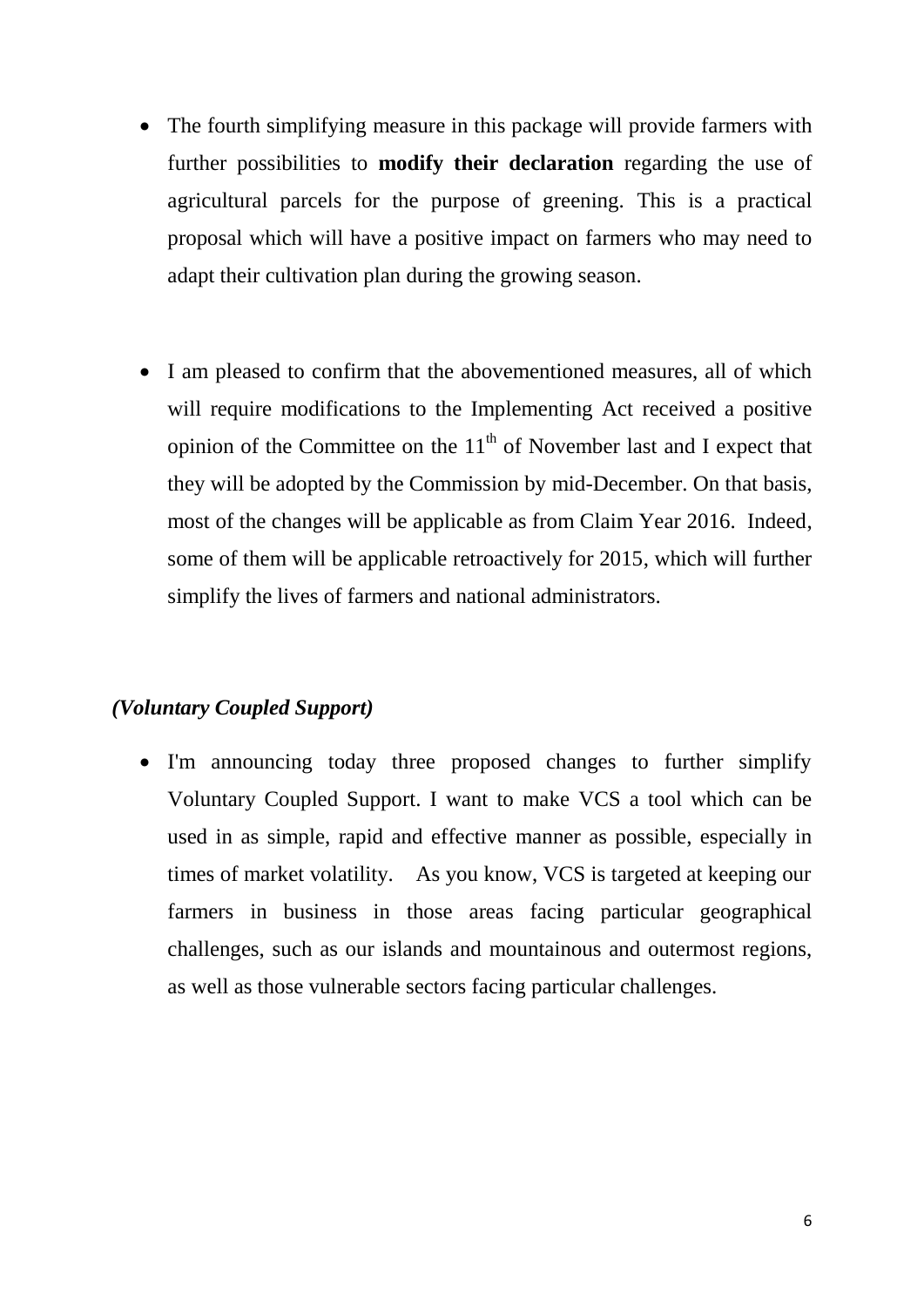- In light of this, I am proposing three specific modifications
	- o national administrations will have the possibility to transfer funds between different VCS measures – this reflects my view that you are best placed to spot challenges in particular sectors and respond rapidly;
	- o you will also be able to modulate unit rates of aid, to take into account economies of scale and further target support to smaller farmers; and
	- o thirdly, I propose to streamline the notification when changes are made to VCS schemes, so we can cut through the red tape to make these changes quickly and effectively and enable Member States to move money between schemes more easily.

## *(Young Farmers Scheme)*

- I also propose to simplify the rules applying to the Young Farmers' Scheme. I intend to give discretion to national administrations regarding the access to the young farmers scheme of legal bodies jointly controlled by young farmers and other farmers who do not meet the young farmer criteria.
- In proposing this measure, I am responding to the request of several Member States to have greater flexibility and subsidiarity in determining which legal persons could qualify as young farmers. Indeed, some Member States found it very difficult, within their respective legal frameworks, to determine appropriate rules in cases where both young farmers and other farmers shared control of the enterprise.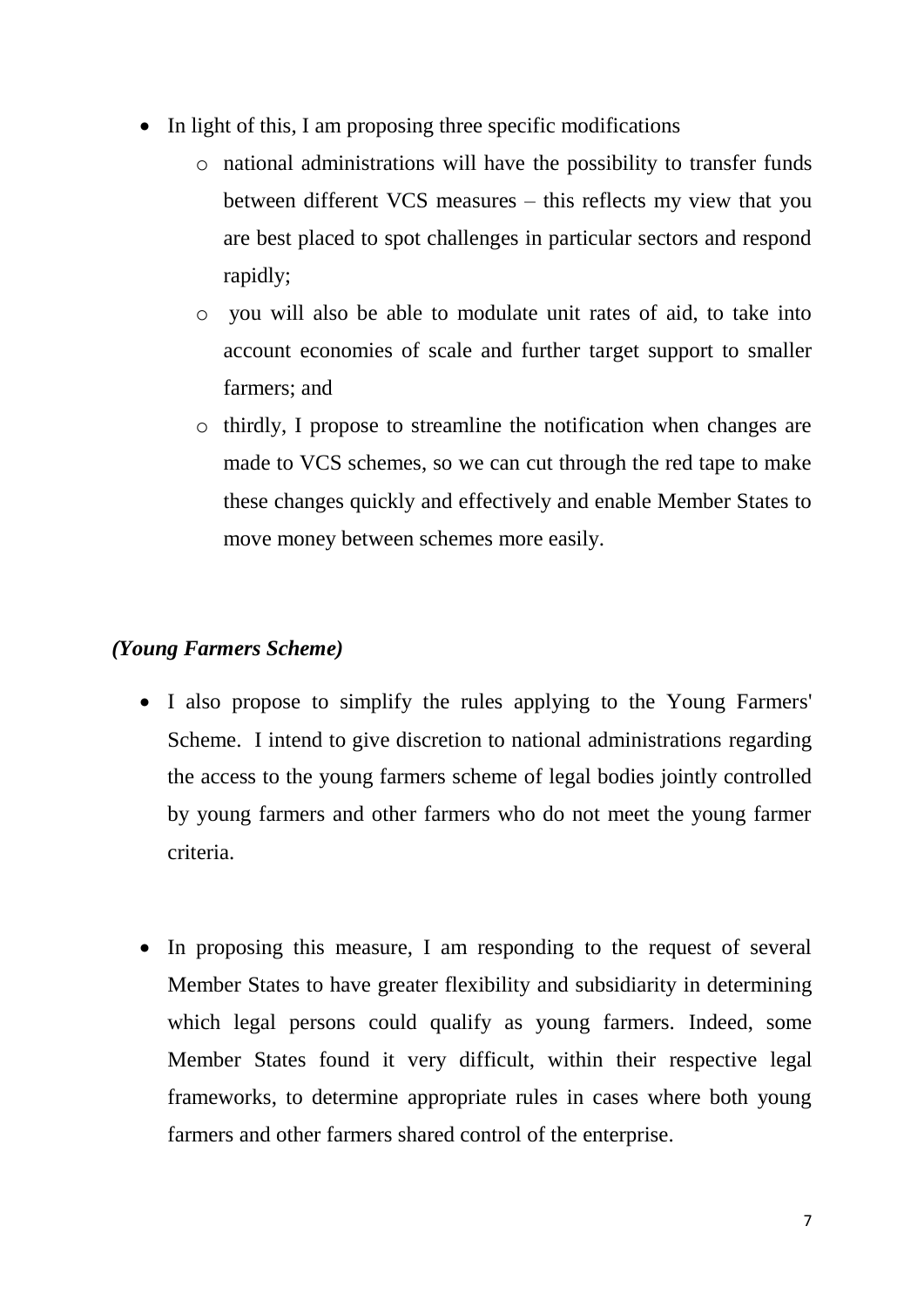At the same time, those Member States who have the means to do so should be allowed to continue to apply the qualification rules as they currently apply them.

- This modification will increase the effectiveness and the outreach of the scheme by allowing Member States to focus on those arrangements among young farmers which best suit their national framework and reality on the ground. . It should also allow for reducing the administrative burden linked to controls. It also gives national administrations the possibility to further align the pillar one provisions for access to the Young Farmer Scheme with their implementation under pillar two.
- I expect that the modification of the Delegated Act with regard to changes both to voluntary coupled support and the Young Farmers' Scheme will be adopted by the end of this month and should therefore be applicable as from Claim Year 2016.

#### *(Market measures)*

- With regard to market measures and the Common Market Organisation, there are a number of proposals which are now coming to fruition. Discussions with your national experts on the simplification of rules regarding **public intervention** and **private storage**, **import and export licences** and **producer organisations** have been concluded.
- To take the example of public intervention and private storage aid, the aim is to simplify the schemes for operators and paying agencies, reflecting the need to act quickly in times of crises to stabilise markets and ensure cash-flow to operators.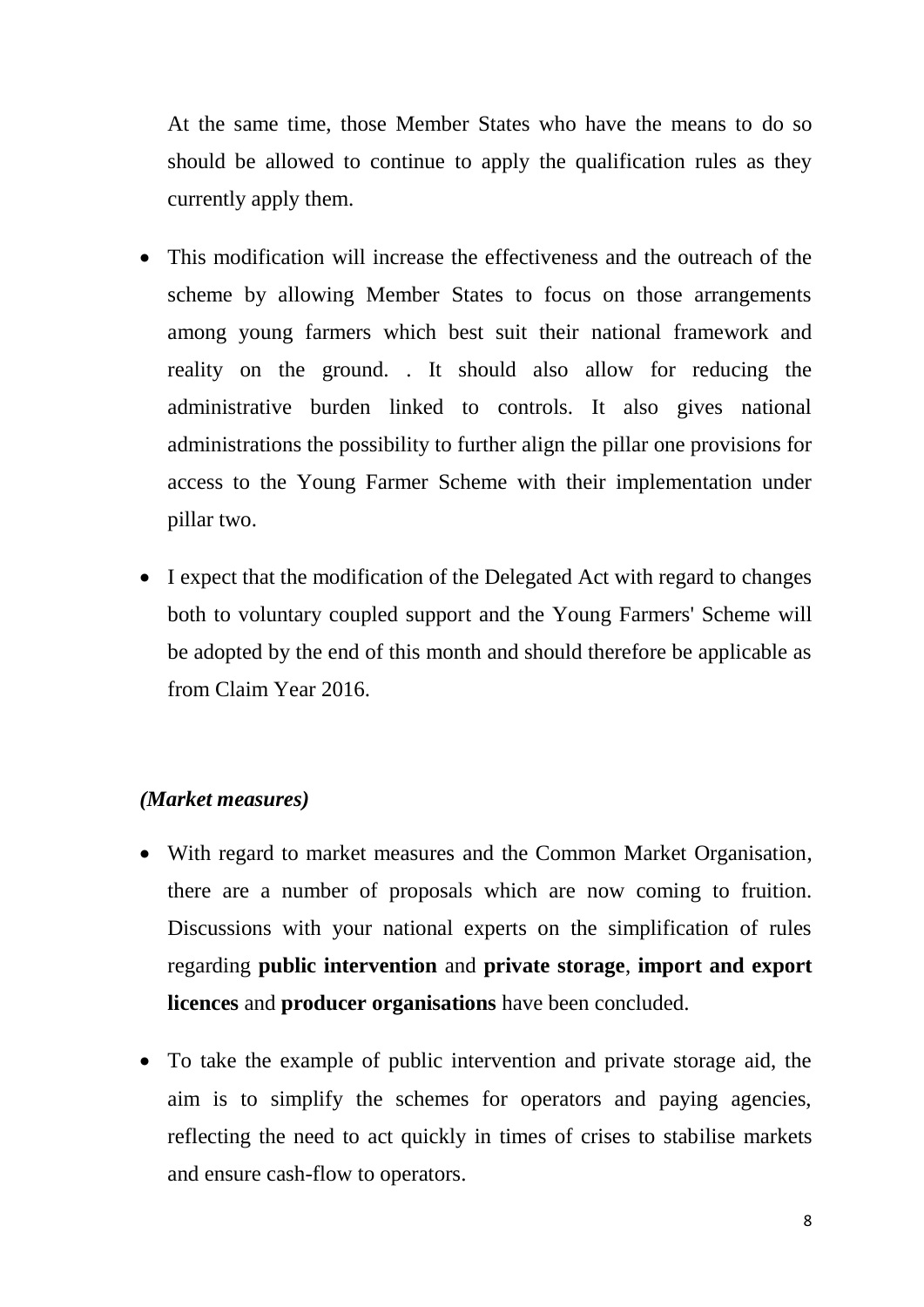For producer organisations, the intention is to align as many sectors, though not the fruit and vegetable sector, with the existing rules for the outsourcing of the activities of recognized producer organisations and associations.

- I am confident that this package of simplification of measures will be of significant benefit to agri-food companies, paying agencies and other managing authorities and will make a valuable contribution to the overall aim of reducing the overall number of Regulations from around 200 at present to around 40 when this process has been completed.
- The relevant delegated acts are expected to be adopted by the Commission in the first quarter of 2016. This simplification process is also important as it aligns the rules with the Lisbon Treaty.

#### *(Actions foreseen for 2016)*

- As I have already mentioned, I do not see simplification as a one off, big bang measure, but rather an ongoing process. Accordingly, I intend that the process will continue next year and beyond with further opportunities for simplification being identified and implemented.
- Work is already well advanced on other parts of the simplification package pertaining to market measures. I expect that that further new delegated regulations will be adopted in the first half of 2016 in relation to marketing standards, **wine support schemes**, **fruit and vegetables**, **trade mechanisms, carcass classification and member states' notifications**.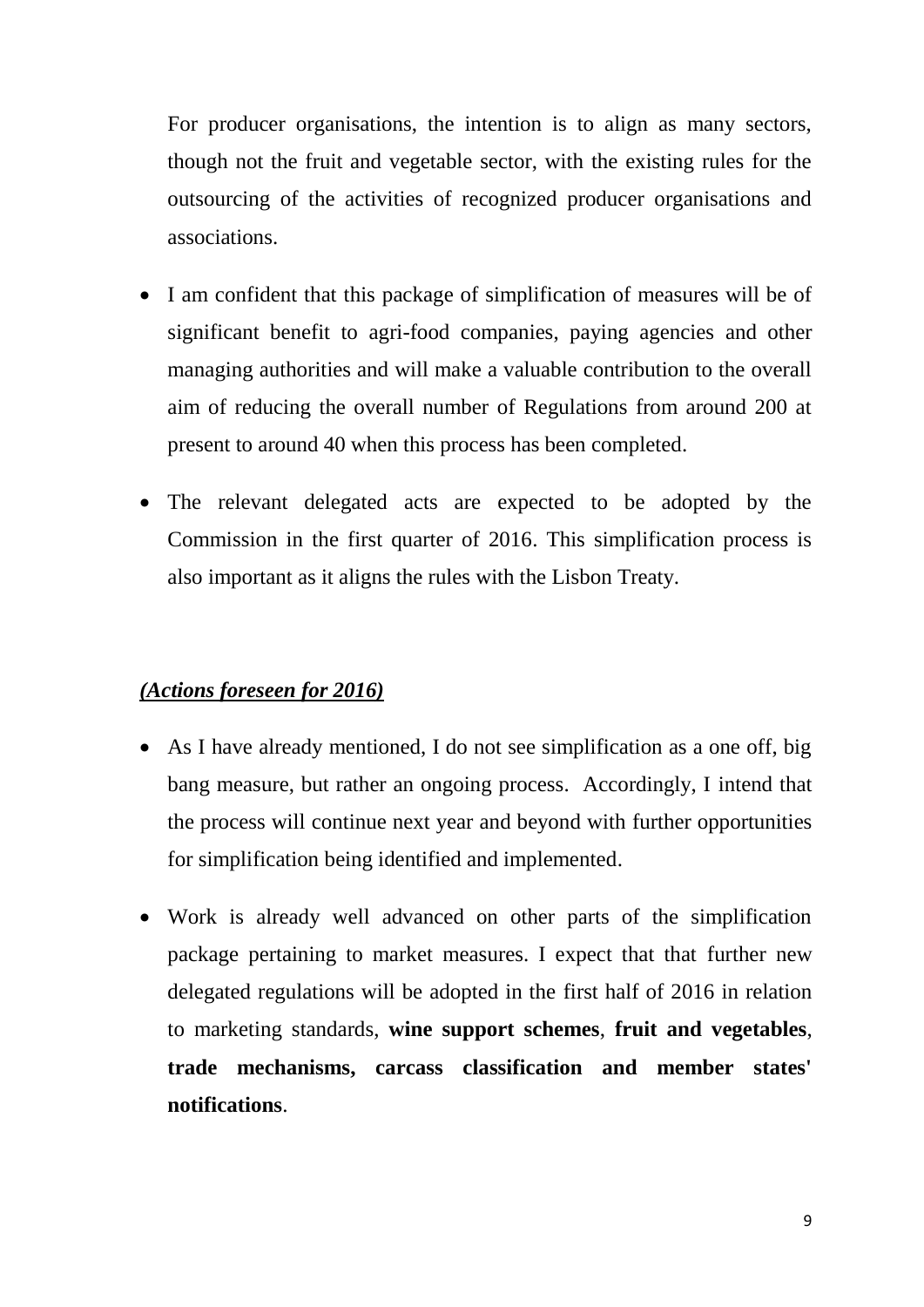**The aim is a massive reduction in the number of Commission level CMO Regulations from around 200 presently, to around 40 delegated and implementing regulations – this will make the job of national administrations easier and lead to significant cost and resource efficiencies for competent authorities across the EU.**

### *(Direct Payment Administrative Penalties)*

- One of the issues which arises most frequently when I meet farmers throughout the EU is the proportionality of administrative penalties. I have asked my services in DG AGRI to look at how we can simplify the administrative penalty system for direct support, particularly with a view to the application of appropriate penalty levels that reflect the seriousness or otherwise of the breach of the rules of the scheme. In this regard, I want to see particular attention paid to fairness for farmers with small holdings, for whom the application of high penalties may well compromise their very viability.
- Of course any review of the application of administrative penalties must reflect the need to maintain sound financial management of what is, after all, taxpayers' money, but I believe that an appropriate balance can be struck between the needs to protect public money while, at the same time, applying a more proportionate system of penalties.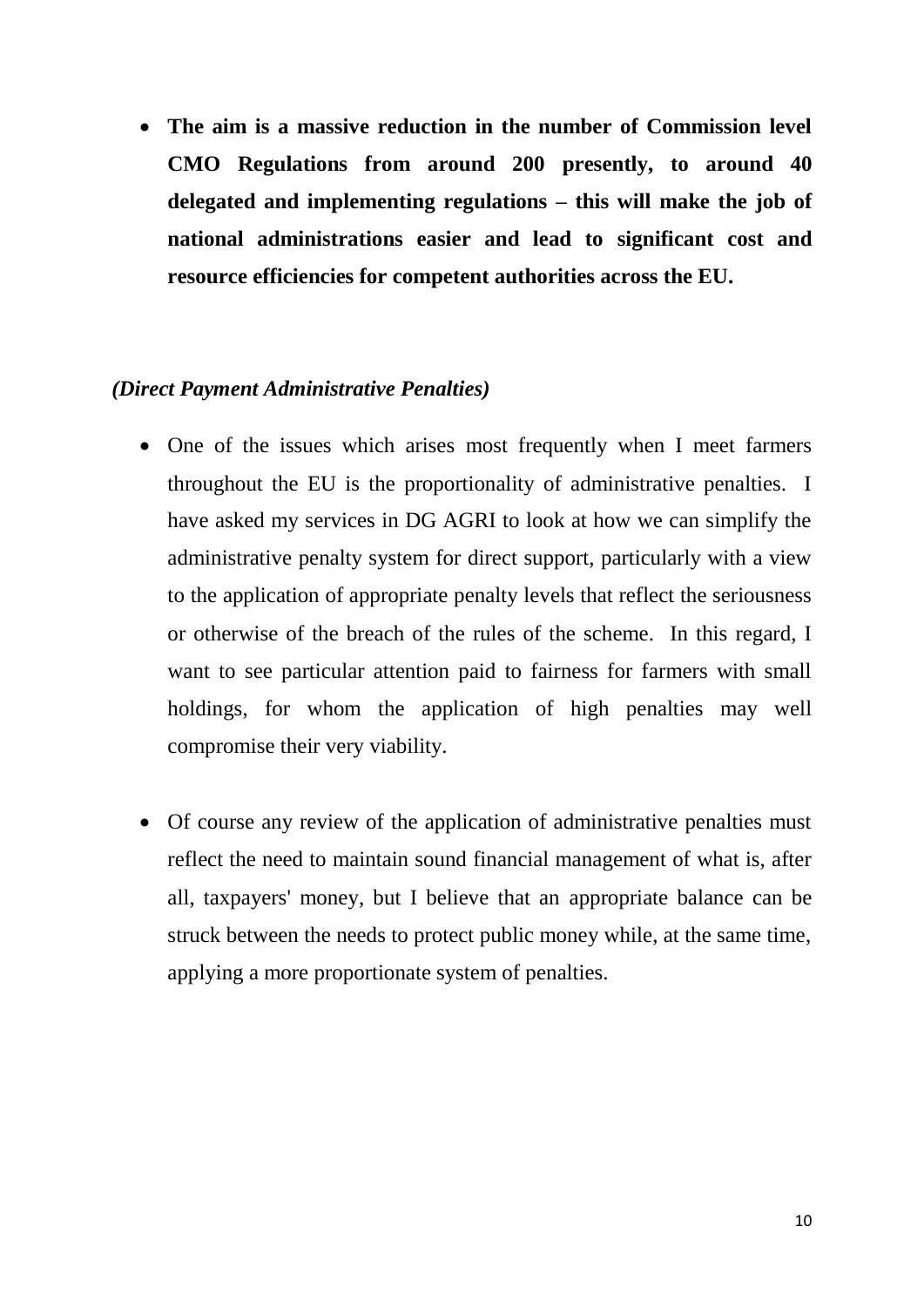## (*Greening)*

- In relation to Greening, I am committed to an assessment of its implementation of the after the first year of application and, as reflected in the REFIT part of the Commission Work Programme, I will come with concrete proposals where appropriate.
- Based on this review, I expect to present a **package of changes to the Delegated and Implementing Acts pertaining to Greening before the summer of 2016**. This will respond to the commitment made by the Commission in April 2014. Any changes introduced should then become applicable as of claim year 2017.

### *(Rural development)*

- As you know, Rural Development comes under the horizontal regulation covering all European Structural and Investment Funds (ESIFA **High Level Group for simplification** has recently been appointed. The mission of this Group, chaired by former Commission Vice President Siim Kallas, is to assess how to simplify draw-down and usage of ESI Funds in order to reduce the administrative burden for beneficiaries and member states alike.
- It is my hope that practical measures, such as the flexibility to modify RDPs more than once per annum, with particular regard to the use of Financial Instruments, can be considered. This would allow managing authorities to react rapidly and flexibly to the changing needs of the rural economy in terms of jobs- and growth-stimulating measures.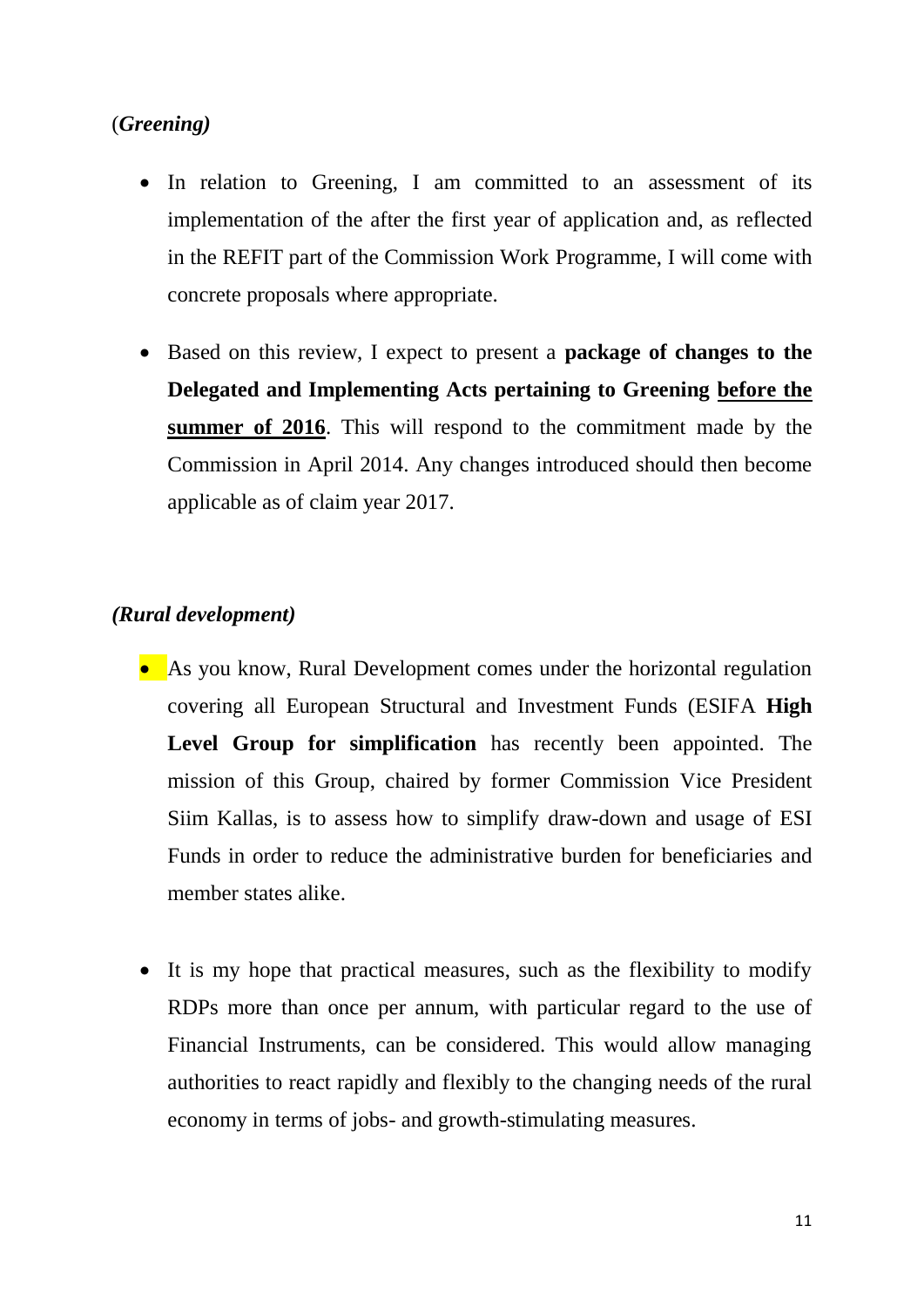- Apart from the work of the High Level Group, at technical level my services will review the implementing rules for rural development in early 2016. The objective will be to **simplify the programming rules for financial instruments**. **This is one of the most significant potential improvements for 2016.**
- **Any change which can simplify access to financial instruments should benefit the rural economy, in particular by giving access to affordable finance to young farmers seeking to enter the profession and modernise holdings – something we can all agree on as essential for the future of the CAP, and for rural Europe as a whole.**
- At the same time, and based on the experience from the programming exercise, the impact of **information obligations** on small beneficiaries will be assessed and, if necessary, the rules will be simplified.

## *(Possible Reopening of the Basic Acts)*

 While the immediate focus remains on the Implementing and Delegated Acts, there is a point at which, perhaps when all the current and foreseen measures are implemented, we will have reached the limits of what can be achieved in relation to Implementing and Delegated Acts and **without opening the Basic Act**.

The discussions on the draft Council Conclusions showed that the decision whether and, if so, when to open the Basic Acts is not an easy one and requires **careful consideration and good preparation**. However, I have open mind regarding this, and should we be in agreement that further simplification can be delivered through opening the Basic Act, then I believe that we should give it serious consideration.